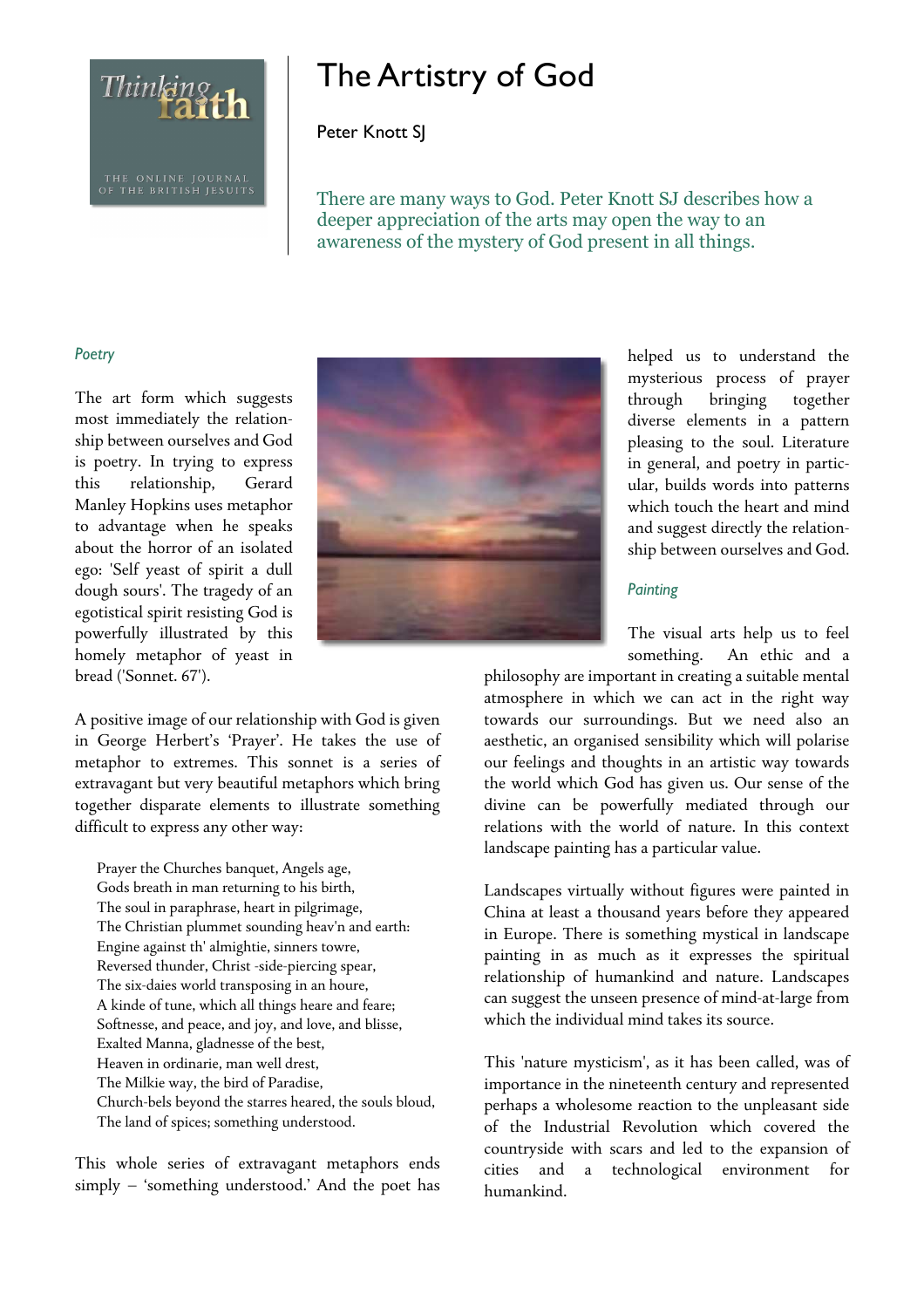By the middle of the twentieth century this nature mysticism of landscape and poetry seemed to have largely evaporated. It was as though many artists had absorbed themselves in the technological environment and were not paying much attention to the given environment of nature. There was a movement into non-representational painting, into the abstract forms which are supposed to be symbolic of events in the mind but which to many are less expressive than the landscapes of say, the Sung painters, Constable, Turner or the Impressionists.

No doubt this movement was a reaction against excesses in nature mysticism. It reminds us that developments in technology and industry are not alien to humanity but part of humankind's response to the divine command to master our environment, increase and multiply: they should also find a place in our artistic expression. Yet however impressive these achievements, the spiritual dimension of the world may be more easily sensed in the natural forms of earth, sky and water. And in the movement over recent years towards representational painting we may be edging further towards a more balanced 'nature mysticism', suggesting that landscape painting can give us a better insight into the spiritual reality of the world we live in.

#### **Music**

The spirit in man and woman responds to the mystical in poetry and painting, and can be helped in a different way through music. Of all the arts music is the most mysterious because the symbols it uses are remote from our immediate experience. In literature we are using words that have a meaning fixed in advance. In painting we are using forms from the external world with which we are fairly familiar. But in music we are using tones that seem to have a life of their own, apart from the external world; and rhythms which, though they have analogies with natural rhythms, are strangely independent of them.

And yet, as all great musicians have insisted, music has some kind of meaning. It says something about the nature of the universe. All great composers have this intense feeling that what they are saying is not just a mere pattern of sound. These complicated rhythms tell us something about the equally complex rhythms of our inner life.

These are probably quite inexpressible in words but then a great many things are inexpressible in words. Words are certainly unsatisfactory for saying what music is about. The nearest we can get perhaps is to suggest analogies to express music in terms of colour, shape or substance; for example, a river flowing to the sea or a black diamond.

Music is about the very subtle and obscure kinds of movement within the mind-body and the spirit. And maybe at the same time music is about the universe at large. It seems to express a kind of non physical dynamism in the external world. It can express the powerful feelings that stir the soul at privileged moments which are forces as real as those that interest the physicist: we do not create them any more than we create light and heat. Great spiritual currents flow through the atmosphere in which we live.

This is a mystical view of what music is about and what indeed all the arts stand for. Though they speak of our relationship to the immediate experience, at the same time all the arts tell us something about the nature of the world, about the mysterious forces which we feel to be around us. Music perhaps can best attune us to the spiritual reality of the cosmic order. In the words of Claudel: "music is the voice of God within us".

#### **Mystery**

The forgoing reflections on good art are one way of approaching the mystery of our world which reflects the mystery of God. There is a place both inside and outside religion for a contemplation of the Good. For the Christian however, whatever is good is of God: 'Whatever is true, whatever is honourable, whatever is just, whatever is pure, whatever is lovely, whatever is gracious, if there is any excellence, if there is anything worthy of praise, think on these things.' (Phil 4:8*).*  The philosopher Iris Murdoch also invites us to think on these things:

A self-directed enjoyment of nature seems to me to be something forced. More naturally, as well as more properly, we take a self-forgetful pleasure in the sheer alien pointless independent existence of animals, birds, stones and trees. Not how the world is, but that it is, is the mystical.

*The Sovereignty of the Good* 



# The Artistry of God

Peter Knott SJ 06 January 2009